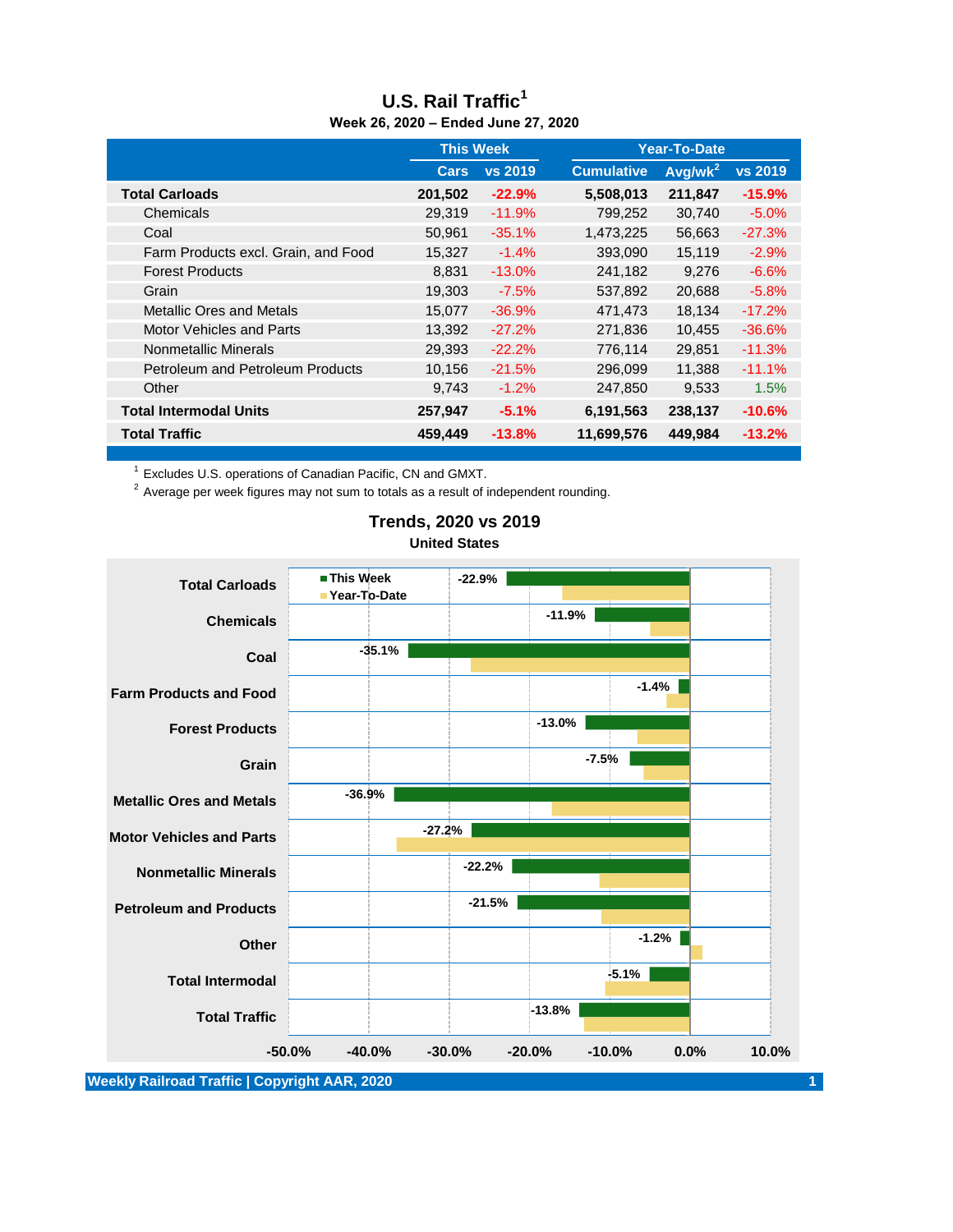#### **Canadian Rail Traffic<sup>1</sup> Week 26, 2020 – Ended June 27, 2020**

|                                     | <b>This Week</b> |                |                   | Year-To-Date |          |  |
|-------------------------------------|------------------|----------------|-------------------|--------------|----------|--|
|                                     | <b>Cars</b>      | <b>vs 2019</b> | <b>Cumulative</b> | $Avg/wk^2$   | vs 2019  |  |
| <b>Total Carloads</b>               | 71,613           | $-20.1%$       | 1,940,365         | 74,629       | $-9.5%$  |  |
| Chemicals                           | 11,935           | $-4.9%$        | 313,602           | 12,062       | $-3.5%$  |  |
| Coal                                | 6,736            | $-16.3\%$      | 171,719           | 6,605        | $-14.6%$ |  |
| Farm Products excl. Grain, and Food | 6,443            | $-30.8%$       | 207,515           | 7,981        | 10.2%    |  |
| <b>Forest Products</b>              | 5.785            | $-15.8%$       | 162,449           | 6,248        | $-11.3%$ |  |
| Grain                               | 10,322           | 6.9%           | 219,052           | 8,425        | $-3.6%$  |  |
| <b>Metallic Ores and Metals</b>     | 14.520           | $-14.1%$       | 382,892           | 14,727       | $-4.3%$  |  |
| <b>Motor Vehicles and Parts</b>     | 4,449            | $-18.7%$       | 85.348            | 3.283        | $-40.2%$ |  |
| Nonmetallic Minerals                | 4.537            | $-47.0%$       | 133,990           | 5,153        | $-25.1%$ |  |
| Petroleum and Petroleum Products    | 5,292            | $-50.6%$       | 225,597           | 8,677        | $-10.4%$ |  |
| Other                               | 1,594            | 5.4%           | 38,201            | 1.469        | $-16.4%$ |  |
| <b>Total Intermodal Units</b>       | 64,364           | $-8.8%$        | 1,660,892         | 63,880       | $-6.8\%$ |  |
| <b>Total Traffic</b>                | 135,977          | $-15.1%$       | 3,601,257         | 138,510      | $-8.3%$  |  |

<sup>1</sup> Includes U.S. operations of Canadian Pacific and CN.

<sup>2</sup> Average per week figures may not sum to totals as a result of independent rounding.



#### **Trends, 2020 vs 2019 Canada**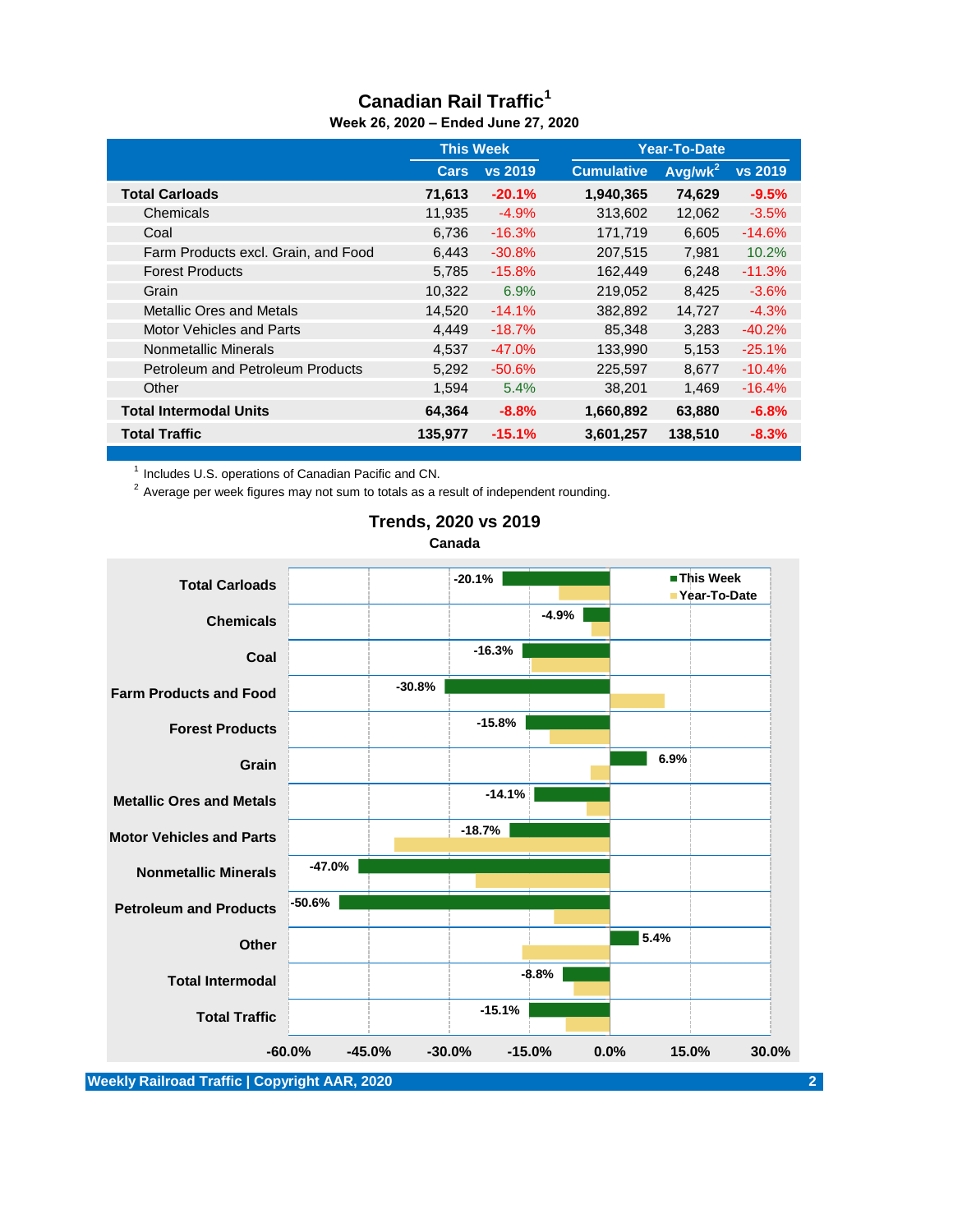#### **Mexican Rail Traffic<sup>1</sup> Week 26, 2020 – Ended June 27, 2020**

|                                         | <b>This Week</b> |           | Year-To-Date      |            |           |
|-----------------------------------------|------------------|-----------|-------------------|------------|-----------|
|                                         | Cars             | vs 2019   | <b>Cumulative</b> | $Avq/wk^2$ | vs 2019   |
| <b>Total Carloads</b>                   | 18,836           | $-15.8%$  | 473,086           | 18,196     | $-12.0%$  |
| Chemicals                               | 696              | $-32.7%$  | 23,553            | 906        | $-8.7%$   |
| Coal                                    | 4                | $-95.3%$  | 379               | 15         | $-86.1%$  |
| Farm Products excl. Grain, and Food     | 2,448            | 1.8%      | 52,848            | 2,033      | $-3.4\%$  |
| <b>Forest Products</b>                  | 20               | $-42.9%$  | 674               | 26         | 6.1%      |
| Grain                                   | 2,164            | 5.9%      | 59,675            | 2,295      | 2.2%      |
| Metallic Ores and Metals                | 3,193            | $-29.2\%$ | 114,429           | 4,401      | 0.3%      |
| <b>Motor Vehicles and Parts</b>         | 4,326            | $-22.6%$  | 73,120            | 2,812      | $-40.0%$  |
| Nonmetallic Minerals                    | 4,380            | $-0.4%$   | 105,985           | 4,076      | $-1.9\%$  |
| <b>Petroleum and Petroleum Products</b> | 885              | $-8.3%$   | 23,385            | 899        | 4.5%      |
| Other                                   | 720              | $-45.2\%$ | 19,038            | 732        | $-33.8\%$ |
| <b>Total Intermodal Units</b>           | 14,731           | $-20.6\%$ | 400,475           | 15,403     | $-8.9\%$  |
| <b>Total Traffic</b>                    | 33,567           | $-18.0%$  | 873,561           | 33,599     | $-10.6%$  |

<sup>1</sup> Includes U.S. operations of GMXT.

 $2$  Average per week figures may not sum to totals as a result of independent rounding.



#### **Trends, 2020 vs 2019 Mexico**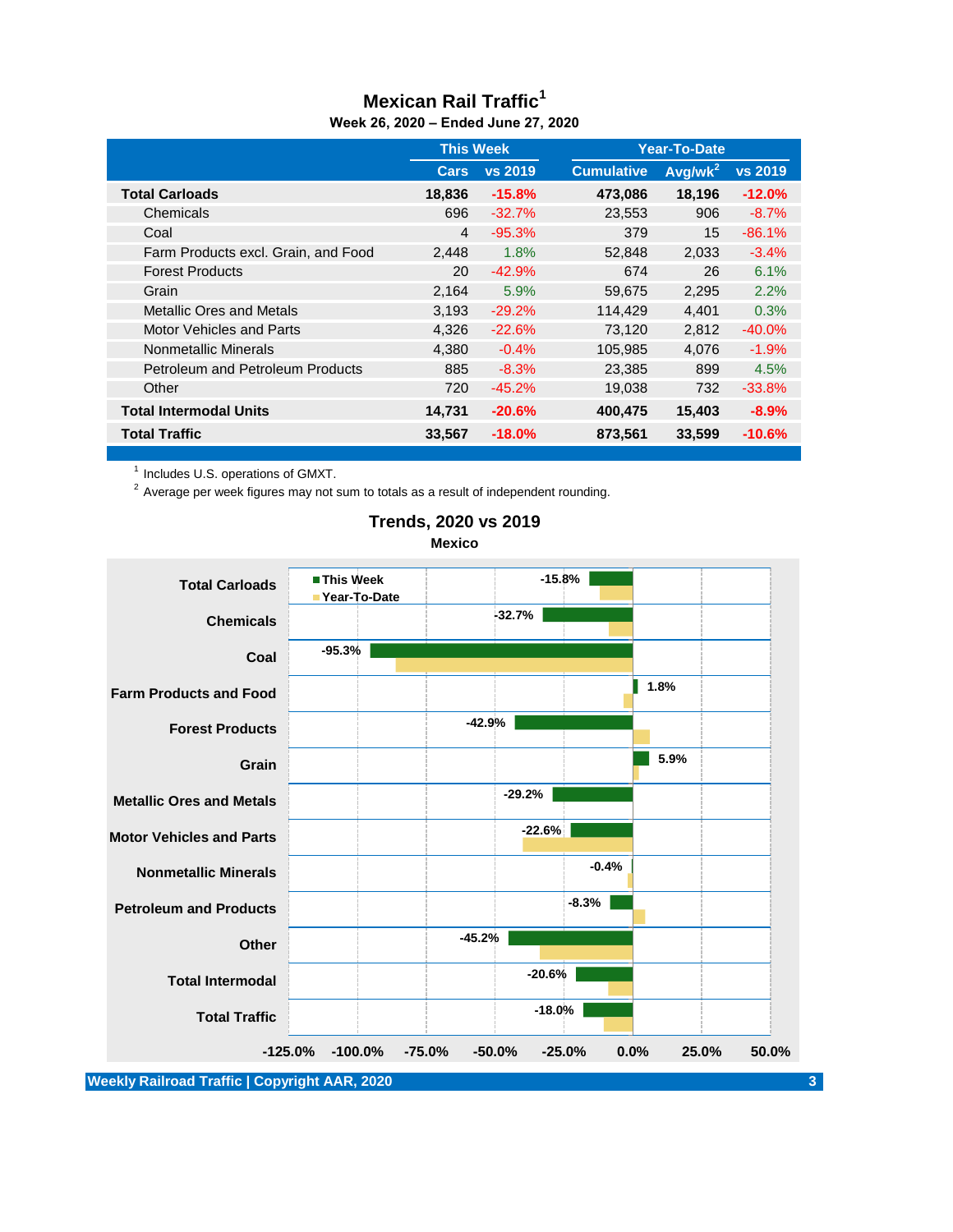# **North American Rail Traffic**

|                                         | <b>This Week</b> |           |                   | <b>Year-To-Date</b> |                |  |
|-----------------------------------------|------------------|-----------|-------------------|---------------------|----------------|--|
|                                         | <b>Cars</b>      | vs 2019   | <b>Cumulative</b> | Avg/wk <sup>1</sup> | <b>vs 2019</b> |  |
| <b>Total Carloads</b>                   | 291,951          | $-21.8%$  | 7,921,464         | 304,672             | $-14.2%$       |  |
| Chemicals                               | 41,950           | $-10.5%$  | 1,136,407         | 43,708              | $-4.7%$        |  |
| Coal                                    | 57,701           | $-33.4%$  | 1,645,323         | 63,282              | $-26.2%$       |  |
| Farm Products excl. Grain, and Food     | 24,218           | $-11.2%$  | 653,453           | 25,133              | 0.8%           |  |
| <b>Forest Products</b>                  | 14,636           | $-14.2%$  | 404,305           | 15,550              | $-8.5\%$       |  |
| Grain                                   | 31,789           | $-2.4%$   | 816,619           | 31,408              | $-4.7%$        |  |
| <b>Metallic Ores and Metals</b>         | 32,790           | $-27.6\%$ | 968,794           | 37.261              | $-10.6%$       |  |
| Motor Vehicles and Parts                | 22,167           | $-24.8%$  | 430,304           | 16,550              | $-37.9%$       |  |
| Nonmetallic Minerals                    | 38,310           | $-24.5%$  | 1,016,089         | 39,080              | $-12.6%$       |  |
| <b>Petroleum and Petroleum Products</b> | 16,333           | $-33.6%$  | 545,081           | 20,965              | $-10.2%$       |  |
| Other                                   | 12,057           | $-5.0%$   | 305,089           | 11,734              | $-4.2%$        |  |
| <b>Total Intermodal Units</b>           | 337,042          | $-6.6\%$  | 8,252,930         | 317,420             | $-9.8%$        |  |
| <b>Total Traffic</b>                    | 628,993          | $-14.3%$  | 16,174,394        | 622,092             | $-12.0%$       |  |

 $1$  Average per week figures may not sum to totals as a result of independent rounding.



## **Trends, 2020 vs 2019 North America**